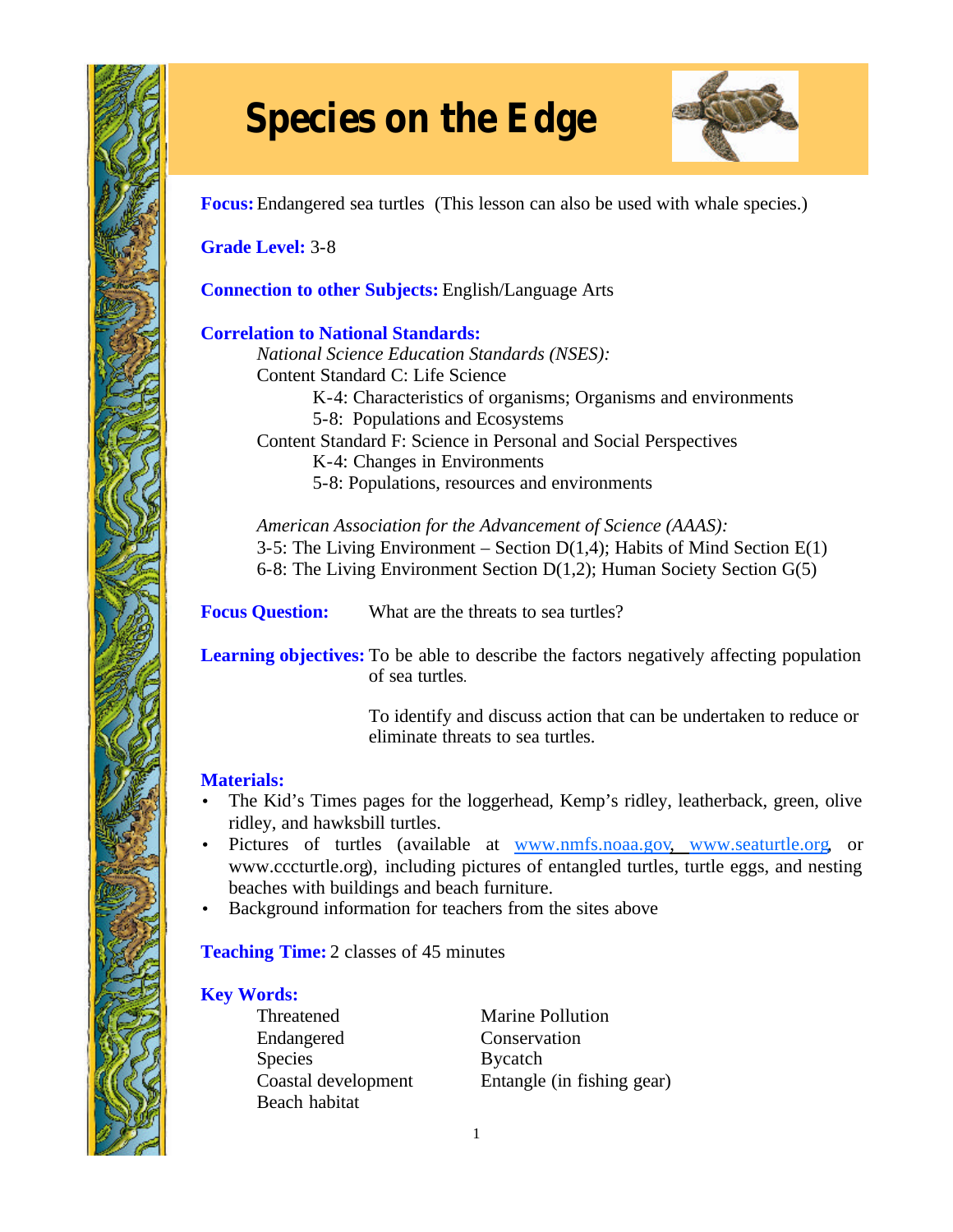



## **Background:**

**About Sea Turtles:** Sea turtles, air-breathing reptiles with streamlined bodies and large flippers, are well adapted to life in the sea environment. They inhabit tropical and subtropical ocean waters throughout the world. Of the seven species of sea turtles, six are found in U.S. waters: loggerhead, leatherback, green, hawksbill, Kemps' ridley, and olive ridley. Although sea turtles live most of their lives in the ocean, adult females must return to the beaches on which they were born to lay their eggs. They migrate long distances between foraging grounds and nesting beaches. Ensuring their return and keeping the beaches free of hazards are very important steps to the recovery of sea turtle species.

Female sea turtles can lay well over 100 eggs in one clutch (nest), but only a few survive for a variety of reasons. The embryos in some of the eggs in the clutch never develop and therefore, never hatch. Scientists do not know the cause of this. Those that hatch climb over each other to reach the surface, and in the process some turtles suffocate under their siblings. When the surviving hatchlings reach the surface of the beach, they are faced with a number of impediments to reach the ocean, including natural predators and human-caused factors.

**Major Threats to Sea Turtles:** Major threats include, but are not limited to: destruction and alteration of nesting and foraging habitats; incidental capture in commercial and recreational fisheries; entanglement in marine debris; and vessel strikes. The game board spaces list the common threats encountered by hatchlings on their way to the sea.

To reduce the incidental capture of sea turtles in commercial fisheries, NMFS has enacted regulations to restrict certain U.S. commercial fishing gears (gillnets, longlines, pound nets, and trawls) that have a known, significant bycatch of sea turtles. Management measures include time/area closures, required fishing gear modifications, and safe sea turtle handling practices. Examples of required fishing gear modifications include: the use of Turtle Excluder Devices (TEDs) in shrimp and summer flounder trawl fisheries; the use of specific hook and bait types in longline fisheries; mesh size requirements in gillnet fisheries; and pound net leader mesh size requirements. To effectively address all threats to sea turtles, NMFS and the USFWS have developed recovery plans to direct research and management effort for each sea turtle species.

**Sea Turtle Conservation and Management:** All six species of sea turtles occurring in the U.S. are protected under the Endangered Species Act of 1973. The National Marine Fisheries Service (NMFS) and the U.S. Fish and Wildlife Service (USFWS) share jurisdiction for sea turtles, with NMFS have the lead responsibility for recovery of sea turtles in the sea environment and USFWS on nesting beaches.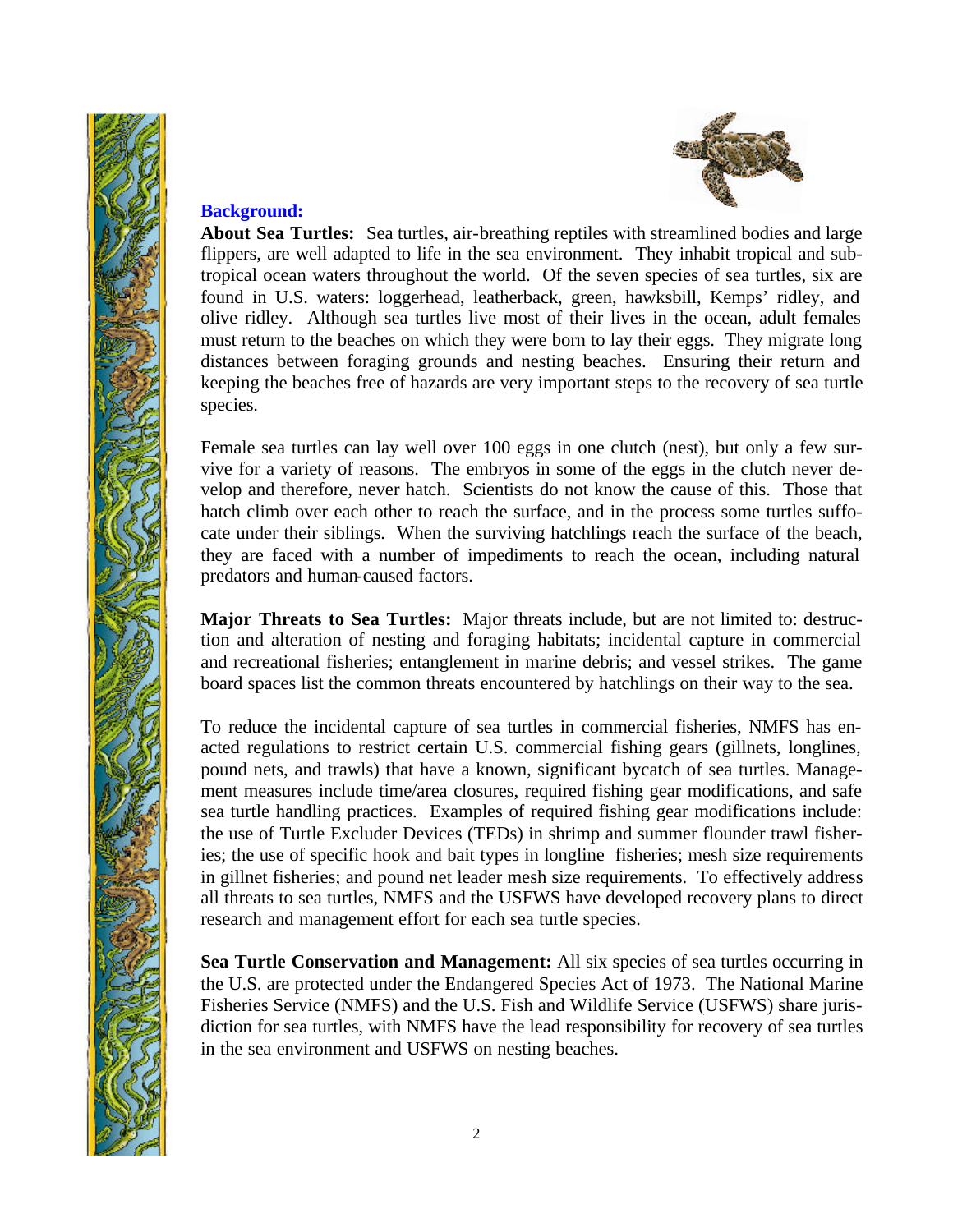



#### **Introduction:**

Show pictures of sea turtles and their habitats. Ask students what they notice about the pictures. Record the answers in front of the class.

#### **Lesson:**

- 1. Based on the pictures, ask students why sea turtles could go extinct and then list their ideas for the class. They will later compare their predictions with what they find in their readings.
- 2. Break the students up into groups by species, have them read the section "Why are they in trouble?" from The Kids' Times for their sea turtle, and have them chart the threats. Discuss the threats with the students.
- 3. Using the Threats to Sea Turtles chart, students list all the threats to each species. Next, they code the threats (e.g. all the species who have dredging as a threat get a star next to dredging). Color-coding can also be used.
- 4. As a class, list the threats identified in the reading from most to least problematic based on student coding. Discuss the first few on the list to make sure the kids understand what they are.

# **Closure:**

- Compare the initial predictions to the coded class list.
- What surprised students the most about the threats to sea turtles?
- Which predictions were inaccurate, and how can the class change them to become accurate statements about sea turtles?
- What other information do the students need to verify the remaining coded predictions? Assign students to research the predictions.
- Identify what students can do to help sea turtles.
- Write and sign a class pledge to protect sea turtles.

#### **Evaluation:**

- The students can create a poster to educate other students about the shared threats sea turtles face.
- World Pull Out: Each child pulls three words from a word bank and uses them in a journal entry to describe what he or she learned.

#### **Resources:**

- The Kid's Times by NOAA Fisheries Office of Protected Resources
- The Office of Protected Resources website: www.nmfs.noaa.gov/pr/,
- www.seaturtle.org
- www.cccturtle.org **NOAA's National Marine Fisheries Service**



**Office of Protected Resources www.nmfs.noaa.gov/pr/ Molly Harrison 2005**